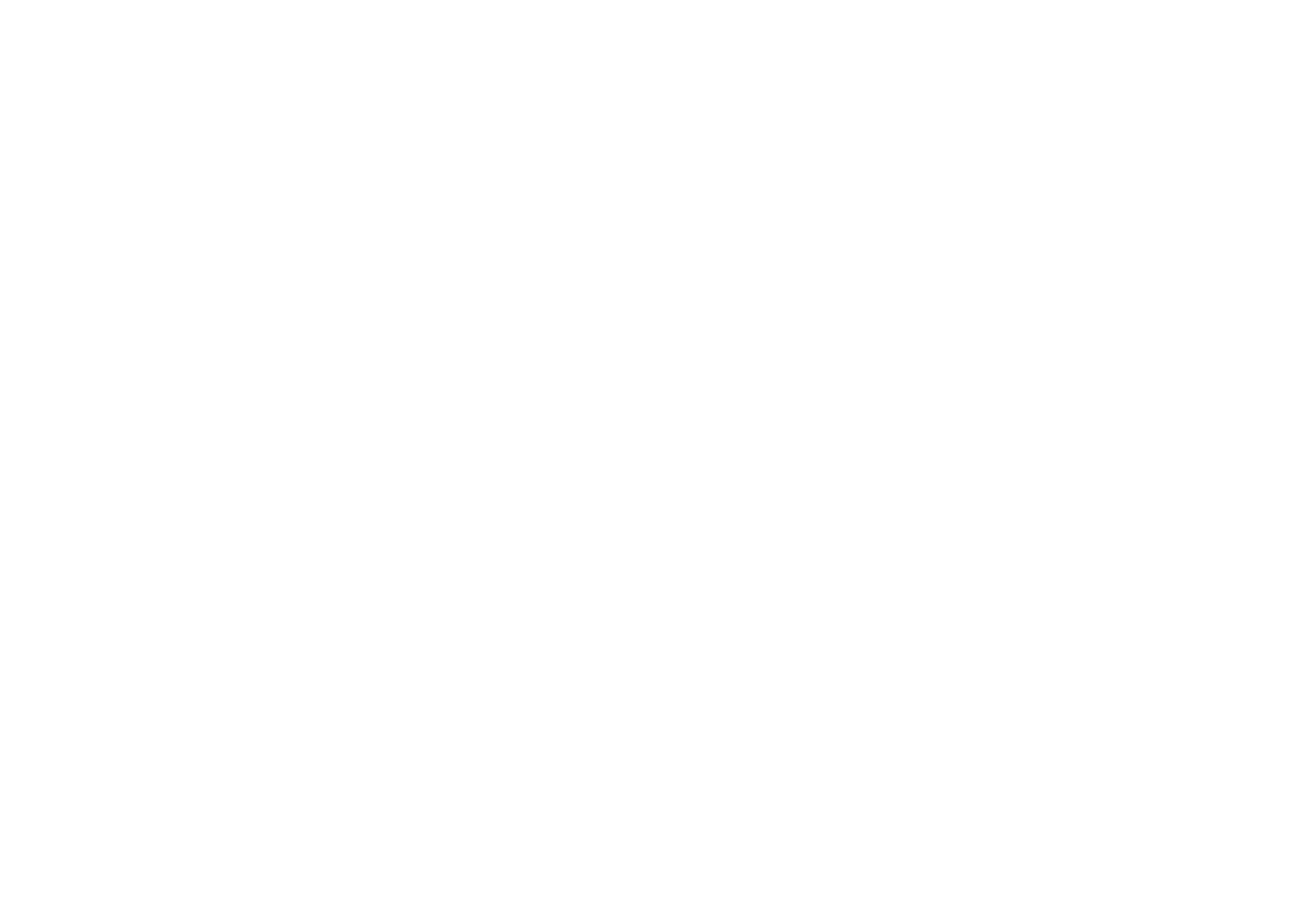

**PL**

# **Karta produktu rozporządzenia EU 2015/1186**

| Nazwa dostawcy lub znak towarowy:                          | Romotop spol. s r. o.         |  |
|------------------------------------------------------------|-------------------------------|--|
| Identyfikator modelu dostawcy:                             | <b>DYNAMIC W 2G 66.50.01P</b> |  |
| Klasa efektywności energetycznej modelu:                   | $A+$                          |  |
| Bezpośrednia moc cieplna produktu (kW):                    | 11,6                          |  |
| Pośrednia moc cieplna produktu (kW):                       | $\boldsymbol{0}$              |  |
| Współczynnik efektywności energetycznej EEI:               | 117,6                         |  |
| Sprawność użytkowa przy nominalnej mocy cieplnej oraz (%): | 88,0                          |  |
| Sprawność użytkowa przy minimalnym obciążeniu (%):         | Pass                          |  |
| Srodki specjalne (podczas instalacji, serwisu):            | Partz instrukcje              |  |

**Informacje w karcie produktu miejscowego ogrzewacza pomieszczeń muszą być podawane w poniższej kolejności oraz zawarte w broszurze dotyczącej produktu lub w innych materiałach dostarczanych wraz z produktem.**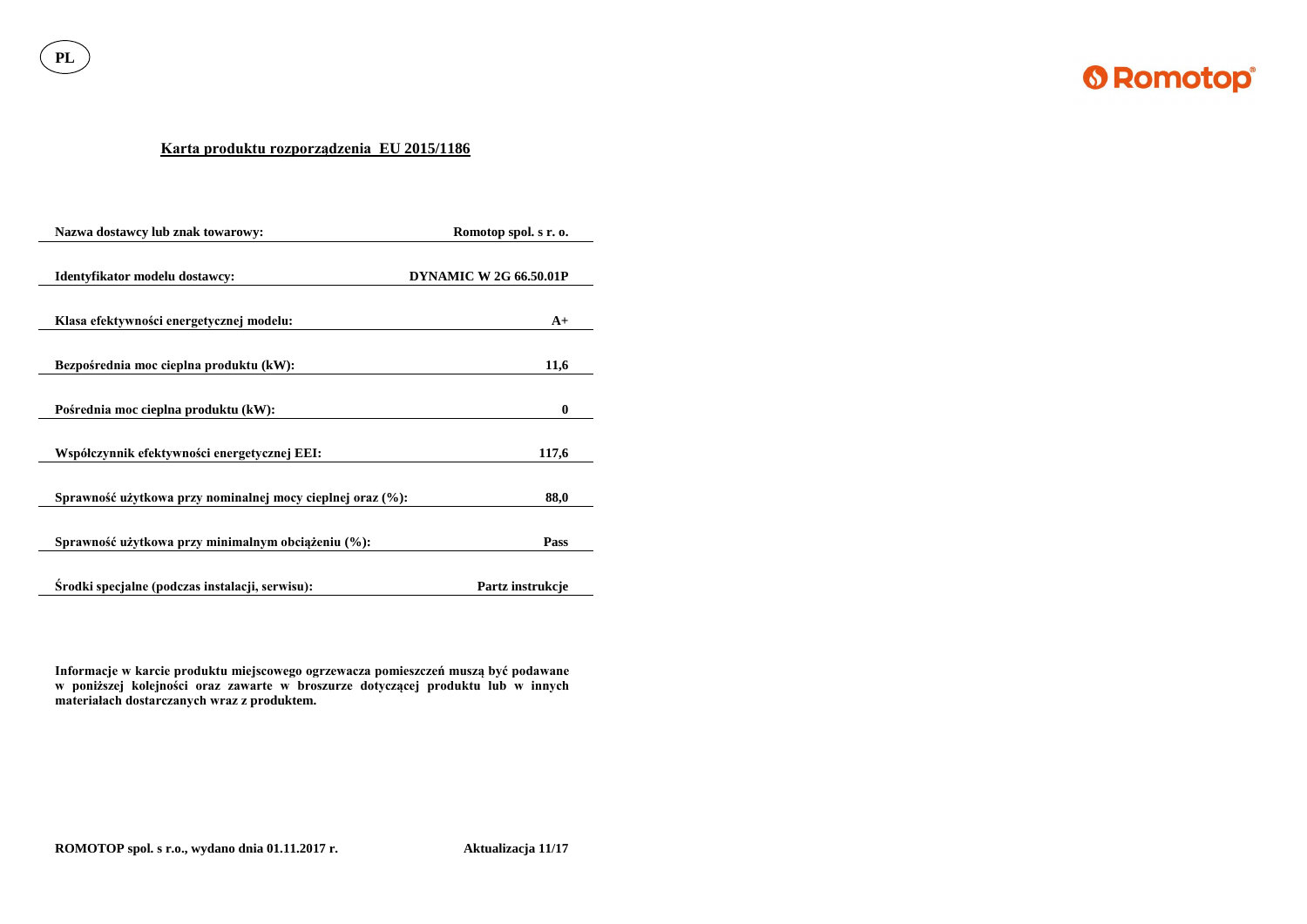

### **Product sheet under Regulation EU 2015/1186**

**The information in the product sheet of the local space heater shall be provided in the following order and shall be included in the product brochure or other literature provided with the product.**

| <b>Supplier's name or trademark:</b>                        | Romotop spol. s r. o.         | Name oder Warenzeichen des Lieferanten:                      | <b>Romotop GmbH</b>           |
|-------------------------------------------------------------|-------------------------------|--------------------------------------------------------------|-------------------------------|
|                                                             |                               |                                                              |                               |
| <b>Supplier's model identifier:</b>                         | <b>DYNAMIC W 2G 66.50.01P</b> | <b>Modellkennung des Lieferanten:</b>                        | <b>DYNAMIC W 2G 66.50.01P</b> |
|                                                             |                               |                                                              |                               |
| The energy efficiency class of the model:                   | $A+$                          | <b>Energieeffizienzklasse des Modells:</b>                   | $A+$                          |
|                                                             |                               |                                                              |                               |
| The direct heat output in (kW):                             | 11,6                          | Direkte Wärmeleistung (kW):                                  | 11,6                          |
|                                                             |                               |                                                              |                               |
| The indirect heat output in (kW):                           | $\mathbf{0}$                  | Indirekte Wärmeleistung (kW):                                | $\mathbf{0}$                  |
|                                                             |                               |                                                              |                               |
| The energy efficiency index EEI:                            | 117,6                         | <b>Energieeffizienzindex EEI:</b>                            | 117,6                         |
|                                                             |                               |                                                              |                               |
| The useful energy efficiency at nominal heat output $(\%):$ | 88,0                          | Energieeffizienz bei Nennwärmeleistung (%):                  | 88,0                          |
|                                                             |                               |                                                              |                               |
| The useful energy efficiency at minimum load $(\%):$        | <b>Pass</b>                   | Energieeffizienz bei Mindestlast (%):                        | <b>Pass</b>                   |
|                                                             |                               |                                                              |                               |
| Special requirements (instalation, maintanance):            | See instructions              | Besonderen Vorkehrungen (bei der Installation oder Wartung): | siehe Anleitung               |

# **Produktdatenblatt gemäß Verordnung EU 2015/1186**

**Die Angaben auf dem Produktdatenblatt des Einzelraumheizgerätes sind in nachstehender Reihenfolge aufzuführen und in die Produktbroschüre oder andere mit dem Produkt bereitgestellte Unterlagen aufzunehmen.**